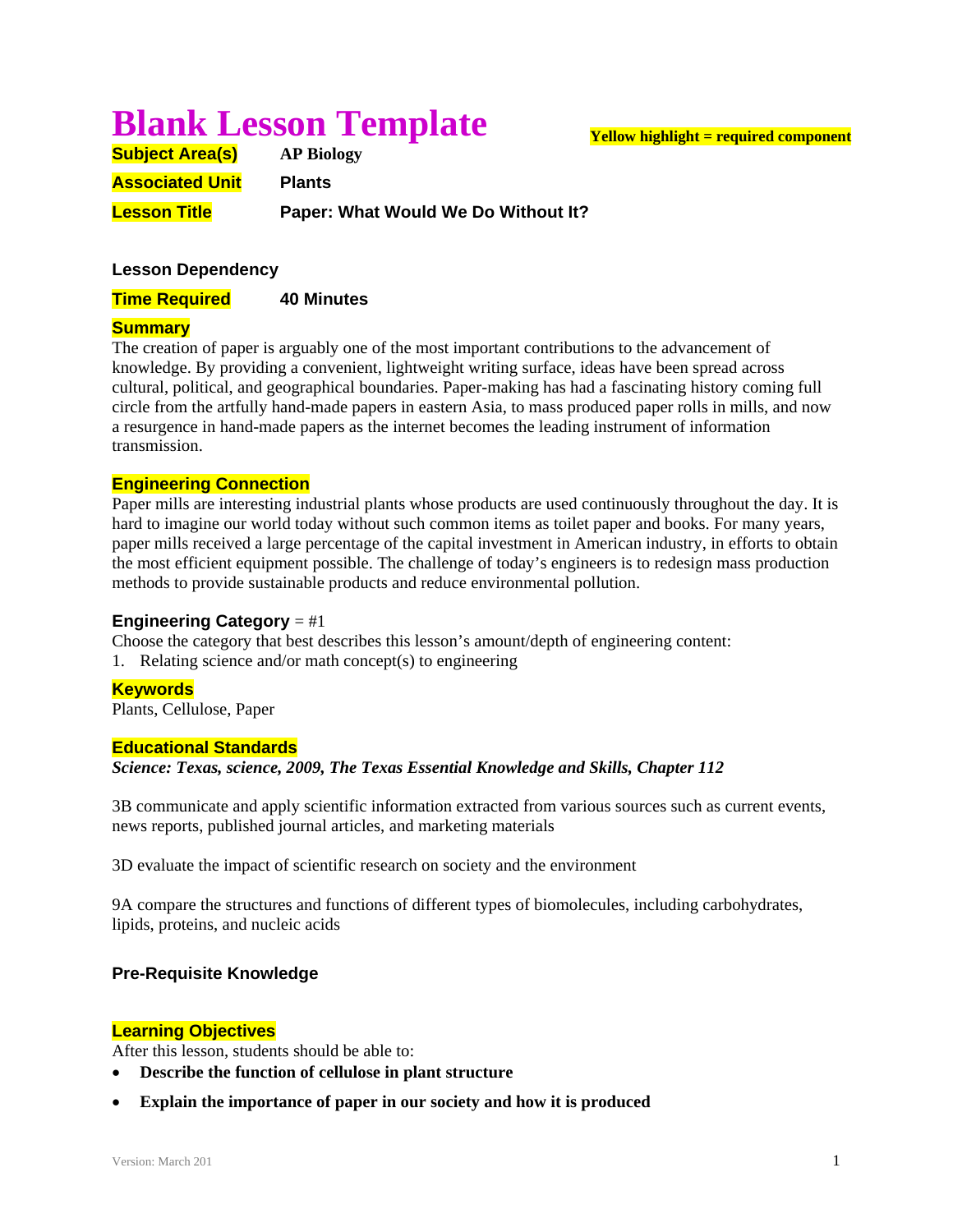**Understand the challenges engineers face in creating sustainable products** 

# **Introduction / Motivation**

Our modern world was built by the dissemination of knowledge via paper goods. From books to pamphlets to everyday items as paper tissues and paper plates, it's hard to image life without it. But how do trees become the bright white sheets we're so familiar with? In this lesson, we will start with the raw material for paper (cellulose) all the way to your spiraled notebooks. In the process, we will briefly cover the history of papermaking. In this way, you'll be able to relate the techniques that ancient paper makers used with the automated machinery that produces thousands of tons of paper each year!

#### **Lesson Background & Concepts for Teachers**

Teachers should review the plant unit of the biology textbook. Useful information on paper making and paper mills is provided b the Robert C. Williams Paper Museum, hosted by the Georgia Institute of Technology:

# http://www.ipst.gatech.edu/amp/index.html

I have also found chapter 14 in Caveman Chemistry by Kevin Dunn to be very useful. He teaches chemistry at Hampden-Sydney College and his website can be found at:

http://www.cavemanchemistry.com/index.html

| <b>Word</b>             | <b>Definition</b>                                                             |
|-------------------------|-------------------------------------------------------------------------------|
| Cellulose               | A structural polysaccharide of cell walls, consisting of glucose monomers     |
|                         | joined by β-1, 4-glycosidic linkages. (Biology, $3rd$ edition, Neil Campbell) |
| Paper                   | Thin writing surface produced by the pulp of processed plant matter, mostly   |
|                         | consisting of cellulose.                                                      |
| <b>Hydrolysis</b>       | The cleavage of chemical bonds by the addition of water.                      |
| <b>Economy of Scale</b> | The decreasing of cost per unit produced with increased production volume     |

# **Vocabulary / Definitions**

#### **Associated Activities**

Paper Production from Pesky Plants

#### **Lesson Closure**

# **Assessment**

Students will answer questions orally throughout lesson to determine their understanding of plant structures and functions.

# **Lesson Extension Activities**

# **Additional Multimedia Support**